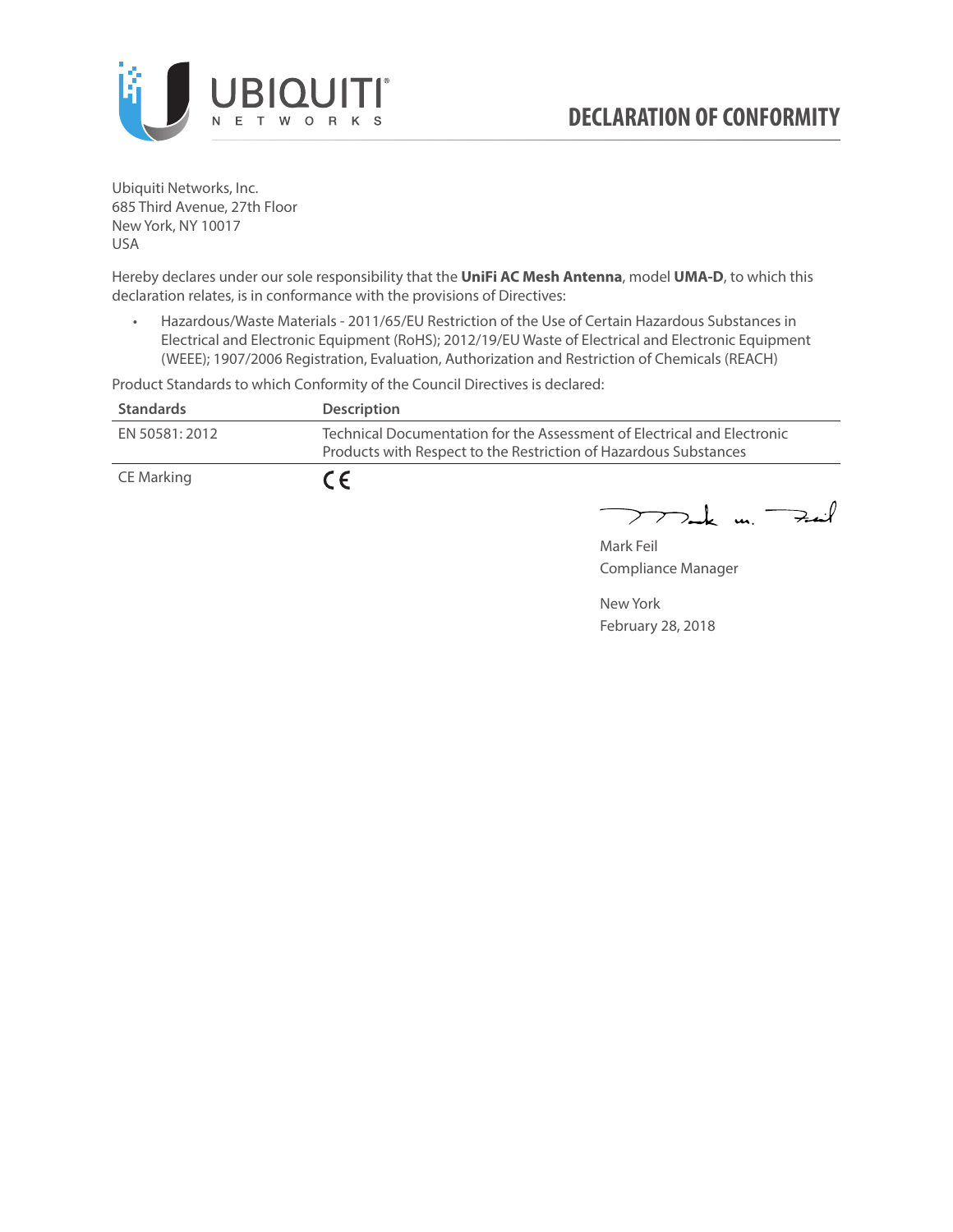

### **български** [Bulgarian]

С настоящото UBIQUITI NETWORKS декларира, че този тип радиосъоръжение UMA-D е в съответствие с Директива 2011/65/ЕС.

### **Hrvatski** [Croatian]

UBIQUITI NETWORKS ovime izjavljuje da je radijska oprema tipa UMA-D u skladu s Direktivom 2011/65/ЕU.

# **Čeština** [Czech]

Tímto UBIQUITI NETWORKS prohlašuje, že typ rádiového zařízení UMA-D je v souladu se směrnicí 2011/65/ЕU.

# **Dansk** [Danish]

Hermed erklærer UBIQUITI NETWORKS, at radioudstyrstypen UMA-D er i overensstemmelse med direktiv 2011/65/ЕU.

# **Nederlands** [Dutch]

Hierbij verklaar ik, UBIQUITI NETWORKS, dat het type radioapparatuur UMA-D conform is met Richtlijn 2011/65/ЕU.

# **English**

Hereby, UBIQUITI NETWORKS declares that the radio equipment type UMA-D is in compliance with Directive 2011/65/ЕU.

### **Eesti keel** [Estonian]

Käesolevaga deklareerib UBIQUITI NETWORKS, et käesolev raadioseadme tüüp UMA-D vastab direktiivi 2011/65/EL nõuetele.

### **Suomi** [Finnish]

UBIQUITI NETWORKS vakuuttaa, että radiolaitetyyppi UMA-D on direktiivin 2011/65/EU mukainen.

### **Français** [French]

Le soussigné, UBIQUITI NETWORKS, déclare que l'équipement radioélectrique du type UMA-D est conforme à la directive 2011/65/UE.

### **Deutsch** [German]

Hiermit erklärt UBIQUITI NETWORKS, dass der Funkanlagentyp UMA-D der Richtlinie 2011/65/EU entspricht.

### **Ελληνικά** [Greek]

Με την παρούσα ο/η UBIQUITI NETWORKS, δηλώνει ότι ο ραδιοεξοπλισμός UMA-D πληροί την οδηγία 2011/65/EE.

### **Magyar** [Hungarian]

UBIQUITI NETWORKS igazolja, hogy a UMA-D típusú rádióberendezés megfelel a 2011/65/EU irányelvnek.

# **Íslenska** [Icelandic]

Hér með lýsir UBIQUITI NETWORKS yfir því að UMA-D er í samræmi við tilskipun 2011/65/ESB.

### **Italiano** [Italian]

Il fabbricante, UBIQUITI NETWORKS, dichiara che il tipo di apparecchiatura radio UMA-D è conforme alla direttiva 2011/65/UE.